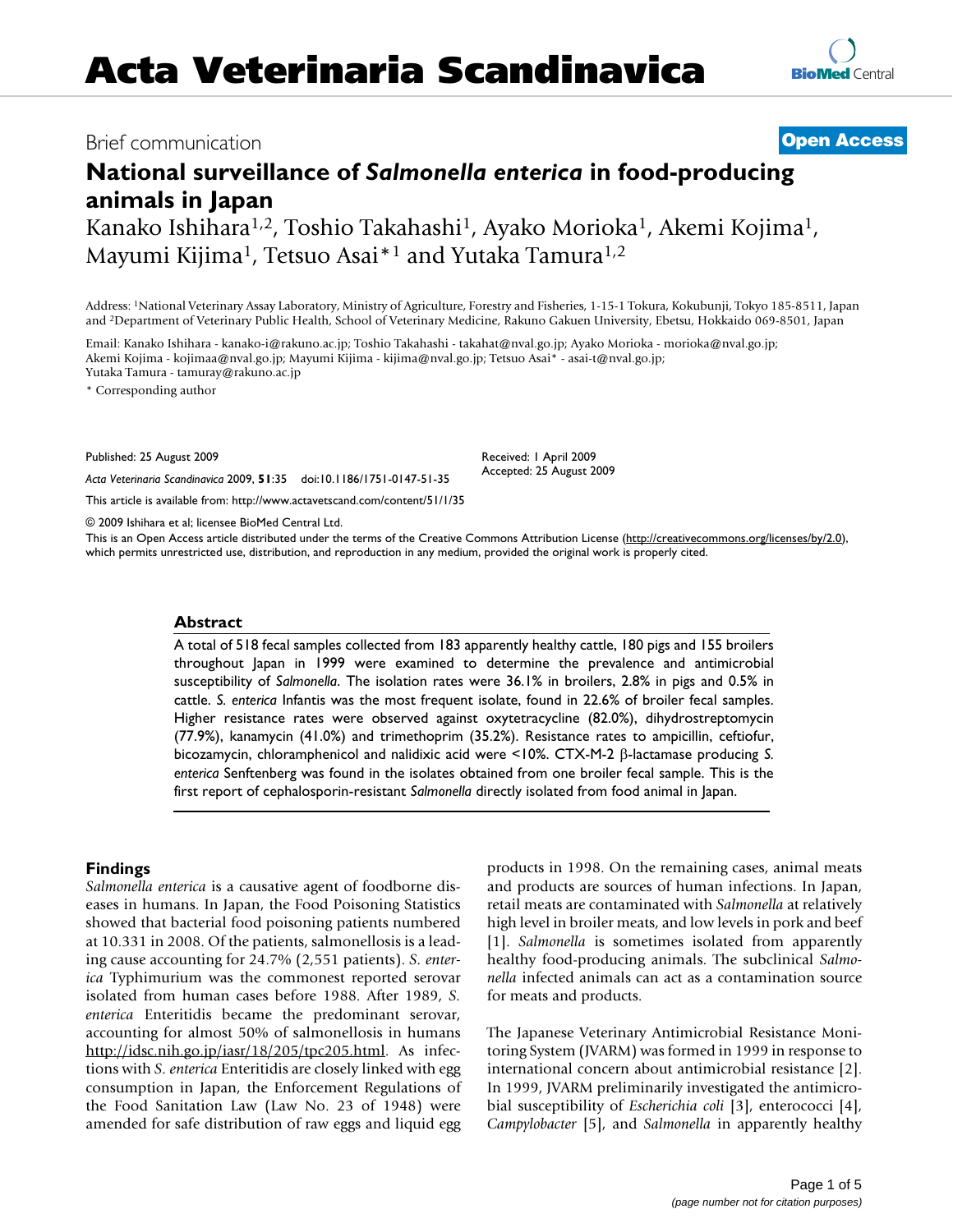cattle, pigs and broilers on farms to establish entirely microbiological procedure for the national monitoring system. In the present study, we investigated the prevalence of *Salmonella* in apparently healthy food-producing animals, and demonstrated the presence of cephalosporin-resistant isolate of *S. enterica* Senftenberg in a broiler.

A total of 518 fecal samples were randomly collected from apparently healthy cattle (183 samples), pigs (180 samples) and broilers (155 samples) from all 47 prefectures of Japan from June to December 1999, as described previously [3-5]. In brief, four samples per animal species were collected from different farms in each prefecture. Each sample was collected from individual animals. The fecal samples were transported on ice in sterile plastic specimen tubes to our laboratory, and *Salmonella* was isolated within 3 days. One gram of each fecal sample was inoculated into 10 ml of Hajna tetrathionate broth (Eiken Chemical Co., Ltd., Japan), followed by incubation at 42°C for 18 h for first enrichment cultures, and an additional 5–7 days at room temperature for delayed secondary enrichment culture (DSEC). After incubation, each culture was streaked onto desoxycholate-hydrogen sulfate-lactose agar (Eiken Chemical Co., Ltd.) and brilliant green agar (Eiken Chemical Co., Ltd.) plates, each containing 20 μg/ml novobiocin (Wako Pure Chemical Industries, Ltd., Japan) and incubated at 37°C for 18 h. Candidate colonies were identified biochemically by triple sugar iron (TSI) agar (Eiken Chemical Co., Ltd.) and lysine indole motility (LIM) semisolid agar (Eiken Chemical Co., Ltd.). Identification of serovars was performed by slide and tube agglutination tests (Denka Seiken Co., Ltd., Japan), according to the Kauffmann-White scheme. For individual samples, two isolates were selected for the purpose of determining susceptibility. All of the isolates were stored in 10% skim milk at -80°C until use.

The minimum inhibitory concentration (MIC) of 122 *Salmonella* isolates was determined using a standardized agar dilution method, as described by the Japanese Society of Chemotherapy [6], using Mueller-Hinton agar (Becton, Dickinson and Company, USA). The following 15 antimicrobial agents, approved in Japan as veterinary medicines, were tested: ampicillin, ceftiofur, apramycin, dihydrostreptomycin, kanamycin, gentamicin, oxytetracycline, bicozamycin, chloramphenicol, colistin, nalidixic acid, enrofloxacin, ofloxacin, trimethoprim and sulfadimethoxine. *E. coli* NIHJ and *Staphylococcus aureus* 209P were used for quality control. MIC resistant breakpoints were defined microbiologically when the MIC distribution of antimicrobials was bimodal.

Detection of the β-lactamase gene was carried out by polymerase chain reaction (PCR), as previously described

by Kojima et al. [7]. Nucleotide sequences of both strands were determined, directly on PCR products. The DNA alignments and deduced amino acid sequences were examined using the BLAST program (National Center for Biotechnology Information, USA).

Statistical analysis was performed using the Chi-square test or Fisher's Exact test.

*Salmonella* was isolated from 56 (36.1%, 95% Confidential Intervals  $\left[\text{CI}_{95\%}\right]$  28.6–44.2%) of 155 broiler fecal samples, 5 (2.8%,  $CI_{95\%}$  0.9–6.4%) of 180 porcine fecal samples and 1 (0.5%,  $CI_{95\%}$ 0-3.0%) of 183 bovine fecal samples. Isolation rates of *Salmonella* were significantly higher in broiler samples than porcine and bovine samples (P < 0.01). Although *Salmonella* was isolated from 39 samples by first enrichment, it was newly isolated from 23 samples by DSEC. Isolation rate of *Salmonella* increased from 7.7% by first enrichment to 12.0% by DSEC. In Okinawa, which is located in southern Japan, the isolation rates of *Salmonella* from rectal swab samples were 18.0% in 688 broiler chickens and 0% in 100 pigs between 1995 and 2004[\[8](#page-4-1)]. Recently, two large-scale surveillance studies of *Salmonella* infections in pigs were reported in Japan [9,10]. Kishima et al. [10] demonstrated that the prevalence of fecal carriage of *Salmonella* was 3.1% in 5393 pigs in 2003–2005. Futagawa-Saito et al. [9] showed that *Salmonella* prevalence was 2.2% and 3.3% in pig fecal samples in 1998–1999 (2980 pigs) and 2004– 2005 (3791 pigs), respectively. The present results demonstrated similar *Salmonella* isolation rates to those previously reported in Japan. It is difficult to compare the results in other countries because there are variations in sampling methods and methods for isolation of *Salmonella*. Especially, the prevalence of *Salmonella* in the present study may be underestimated because one gram feces were used for the isolation. However, common procedure of *Salmonella* isolation from all animal species studied was used in the current study. As high *Salmonella* isolation rates were found in broiler chickens, further study should be first performed to clarify the actual status of *Salmonella* colonization in broiler chickens.

*Salmonella* isolates were classified into 14 serovars, including 12 serovars in broiler isolates, 2 serovars in porcine isolates and one serovar in bovine isolate (Table 1). *S. enterica* Infantis was the commonest serovar among broilers in this study, as well as in previous studies [\[8,](#page-4-1)[11](#page-4-2)]. In Great Britain, serovars Ohio (22.0%), Kedougou (17.1%), Livingstone (12.2%) and Senftenberg (12.2%) were predominant in the isolates of broiler origin between 2005 and 2006 [\[12](#page-4-3)]. In Korea, serovars Enteritidis (21.9%), Typhimurium (23.4%) and Tennessee (20.3%) were frequently isolated from broilers in 2002–2003 [13]. Thus the predominant serovar of *Salmonella* found in broilers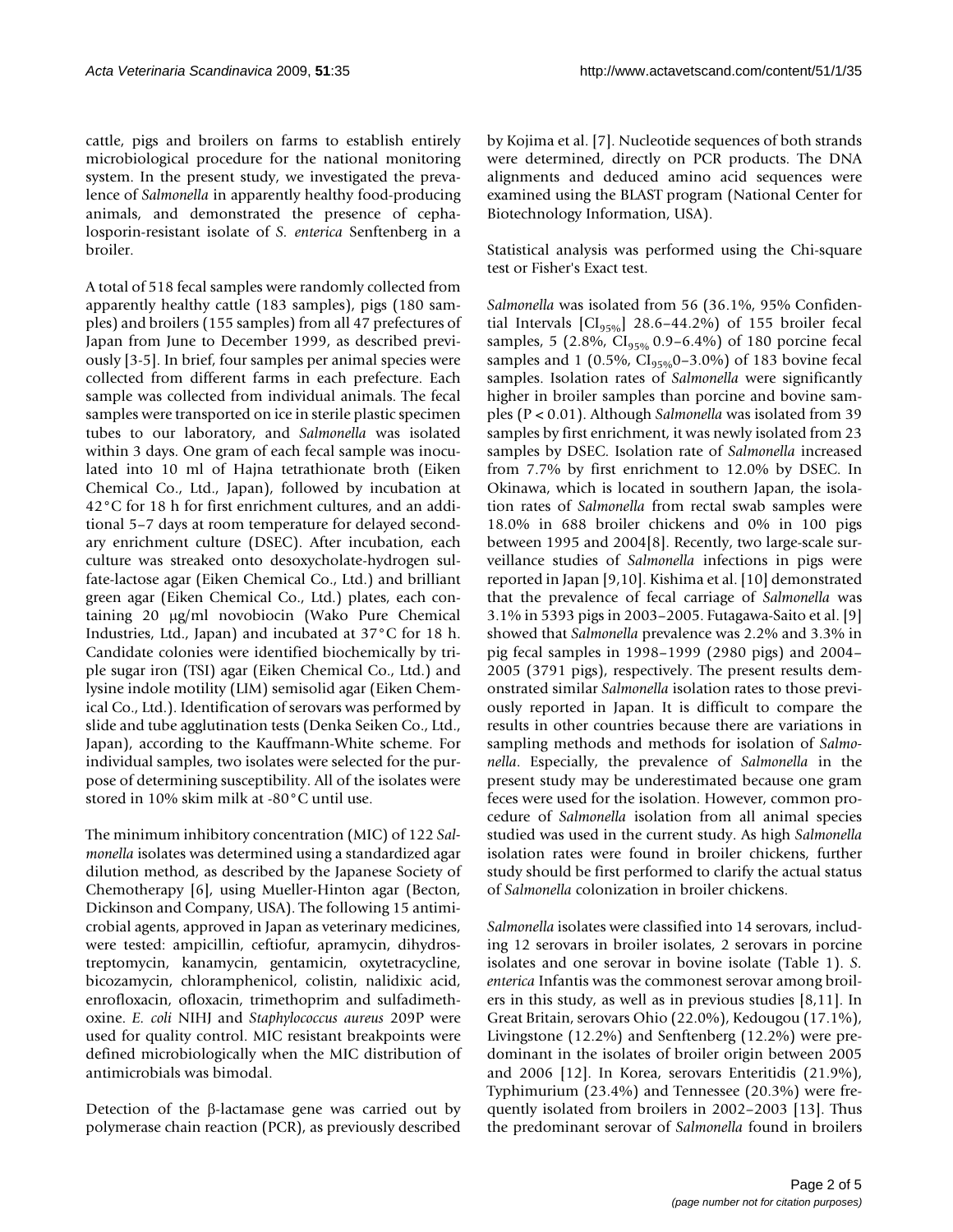| Origin of the samples  | Serotype        |                 | No. of Salmonella-positive samples (%) |                   |        |                         |                       |  |  |  |
|------------------------|-----------------|-----------------|----------------------------------------|-------------------|--------|-------------------------|-----------------------|--|--|--|
| (No. of samples)       |                 | FE <sup>a</sup> |                                        | DSEC <sup>b</sup> |        | total                   |                       |  |  |  |
| Broilers ( $n = 155$ ) | <b>Infantis</b> | 19              | (12.3)                                 | 16 <sup>†</sup>   | (10.3) | 35                      | $(22.6)$ <sup>†</sup> |  |  |  |
|                        | Hadar           | 4               | (2.6)                                  | 0                 | (0)    | 4                       | (2.6)                 |  |  |  |
|                        | Haifa           |                 | (0.6)                                  |                   | (0.6)  | 2                       | (1.3)                 |  |  |  |
|                        | Montevideo      | 2               | (1.3)                                  | 0                 | (0)    | 2                       | (1.3)                 |  |  |  |
|                        | Schwarzengrund  | 2               | (1.3)                                  | 0                 | (0)    | 2                       | (1.3)                 |  |  |  |
|                        | Thompson        | 2               | (1.3)                                  | 0                 | (0)    | $\overline{\mathbf{c}}$ | (1.3)                 |  |  |  |
|                        | Augustenborg    |                 | (0.6)                                  | 0                 | (0)    |                         | (0.6)                 |  |  |  |
|                        | Blockley        | 0               | (0)                                    |                   | (0.6)  |                         | (0.6)                 |  |  |  |
|                        | Istanbul        | 0               | (0)                                    |                   | (0.6)  |                         | (0.6)                 |  |  |  |
|                        | Newport         | 1 <sup>†</sup>  | (0.6)                                  | 0                 | (0)    |                         | $(0.6)$ <sup>†</sup>  |  |  |  |
|                        | Schleissheim    |                 | (0.6)                                  | 0                 | (0)    |                         | (0.6)                 |  |  |  |
|                        | Senftenberg     |                 | (0.6)                                  | 0                 | (0)    |                         | (0.6)                 |  |  |  |
|                        | untypeable      | 2 <sup>†</sup>  | (1.3)                                  | 3 <sup>†</sup>    | (1.9)  | 5                       | $(3.2)$ <sup>†</sup>  |  |  |  |
|                        | All serotypes   | 35              | (22.5)                                 | 21                | (13.5) | 56                      | (36.1)                |  |  |  |
| Pigs ( $n = 180$ )     | Typhimurium     | 2               | (1.1)                                  | 0                 | (0)    | 2                       | (1.1)                 |  |  |  |
|                        | Ohio            | 0               | (0)                                    |                   | (0.6)  |                         | (0.6)                 |  |  |  |
|                        | untypeable      |                 | (0.6)                                  |                   | (0.6)  | 2                       | (1.1)                 |  |  |  |
|                        | All serotypes   | 3               | (1.7)                                  | 2                 | (1.1)  | 5                       | (2.8)                 |  |  |  |
| Cattle ( $n = 183$ )   | Blockley        |                 | (0.5)                                  | 0                 | (0)    |                         | (0.5)                 |  |  |  |
| Total                  |                 | 39              | (7.5)                                  | 23                | (4.4)  | 62                      | (12.0)                |  |  |  |

#### **Table 1:** *Salmonella* **serotype distributions by animal origin**

a FE: First enrichment culture

bDSEC: delayed secondary enrichment culture

† Among samples, 2 harbored 2 different serotypes (Infantis and untypeable; Newport and untypeable).

#### **Table 2: Antimicrobial susceptibility of** *Salmonella* **from food-producing animals**

| Antimicrobials          | Resistant<br>breakpoint (µg/<br>mL) | $MIC$ range $(\mu g/mL)$ | MIC50 (µg/mL) | No. of resistant isolates (%) |                |                               |   |                    |     |                     |     |                      |
|-------------------------|-------------------------------------|--------------------------|---------------|-------------------------------|----------------|-------------------------------|---|--------------------|-----|---------------------|-----|----------------------|
|                         |                                     |                          |               |                               |                | <b>Broiler</b><br>$(n = 111)$ |   | Pigs<br>$(n = 10)$ |     | Cattle<br>$(n = 1)$ |     | Total<br>$(n = 122)$ |
| Ampicillin              | 25                                  | $0.39 - 100$             | 1.56          | 3.13                          | 4              | (3.6)                         | 5 | (50)               | 0   | (0)                 | 9   | (7.4)                |
| Ceftiofur               | 6.25                                | $0.2 - 25$               | 0.78          | 1.56                          | $\overline{2}$ | (1.8)                         | 0 | (0)                | 0   | (0)                 | 2   | (1.6)                |
| Apramycin               |                                     | $0.39 - 12.5$            | 1.56          | 3.13                          |                |                               |   |                    |     |                     |     |                      |
| Dihydrostreptomy<br>cin | 100                                 | $6.25 - 100$             | > 100         | >100                          | 88             | (79.3)                        | 6 | (60)               |     | (100)               | 95  | (77.9)               |
| Kanamycin               | 25                                  | $0.39 - 100$             | 1.56          | >100                          | 49             | (44.1)                        | 0 | (0)                |     | (100)               | 50  | (41.0)               |
| Gentamicin              |                                     | $0.1 - 3.13$             | 0.39          | 0.78                          |                |                               |   |                    |     |                     |     |                      |
| Oxytetracycline         | 25                                  | $3.13 - 100$             | >100          | >100                          | 93             | (83.8)                        | 6 | (60)               |     | (100)               | 100 | (82.0)               |
| Bicozamycin             | 100                                 | $12.5 - > 400$           | 25            | 25                            | 8              | (7.2)                         | 0 | (0)                | 0   | (0)                 | 8   | (6.6)                |
| Chloramphenicol         | 50                                  | 0.78 > 100               | 3.13          | 6.25                          | 0              | (0)                           | 4 | (40)               | 0   | (0)                 | 4   | (3.3)                |
| Colistin                |                                     | $0.39 - 3.13$            | 0.78          | 1.56                          |                |                               |   |                    |     |                     |     |                      |
| Nalidixic acid          | 25                                  | 3.13 > 100               | 3.13          | 6.25                          | 6              | (5.4)                         | 0 | (0)                | 0   | (0)                 | 6   | (4.9)                |
| Enrofloxacin            |                                     | ≤0.05–0.39               | ≤0.05         | 0.1                           |                |                               |   |                    |     |                     |     |                      |
| Ofloxacin               |                                     | $\leq 0.05 - 0.78$       | 0.1           | 0.2                           |                |                               |   |                    |     |                     |     |                      |
| Trimethoprim            | 3.13                                | $0.1 - 6.25$             | 0.39          | 6.25                          | 42             | (37.8)                        |   | (10)               | - 0 | (0)                 | 43  | (35.2)               |
| Sulfadimethoxine        |                                     | $100->1600$              | >1600         | >1600                         |                |                               |   |                    |     |                     |     |                      |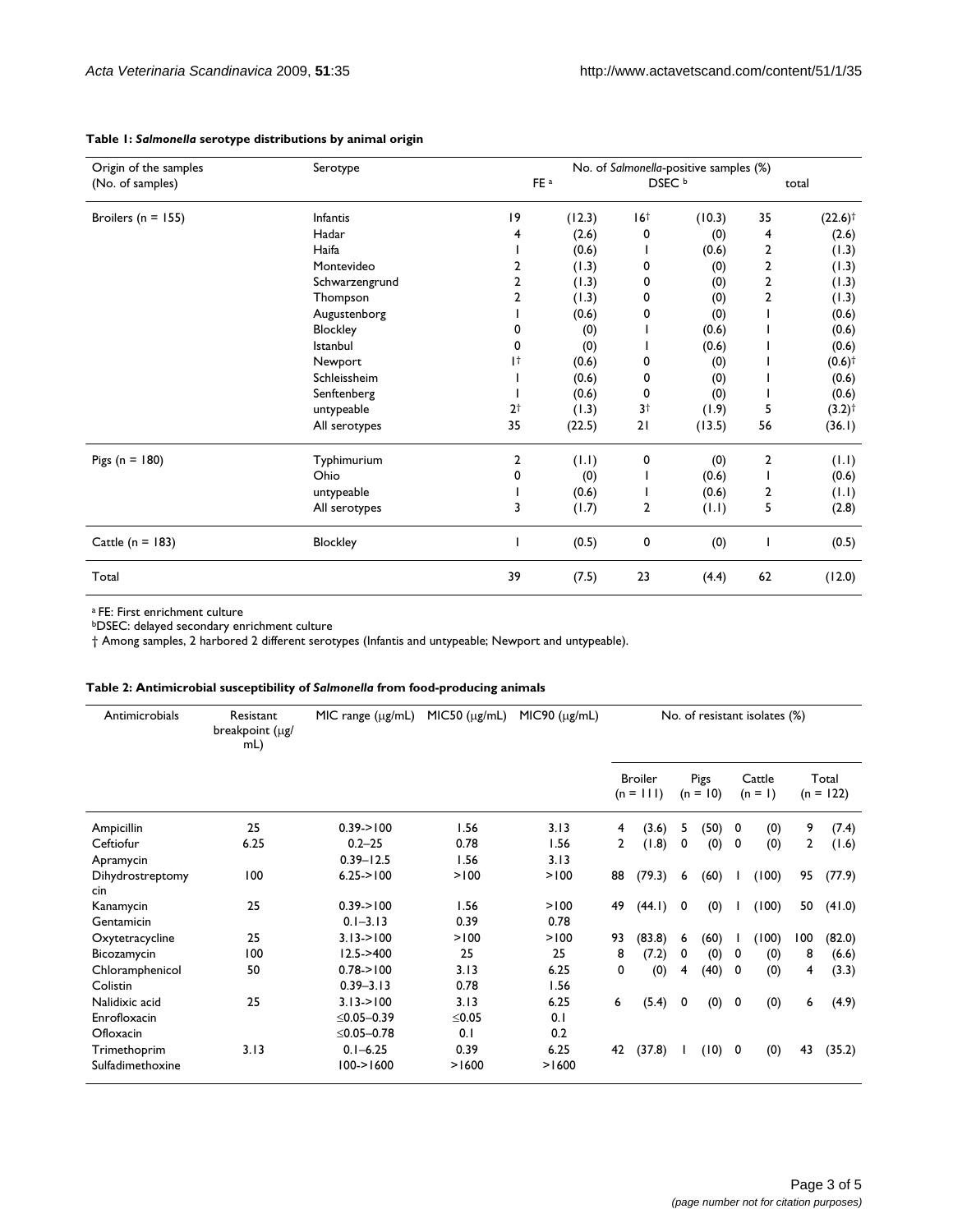varies between regions. In the Netherlands, the predominant serovar changed from Typhimurium in 1984–1989 to Enteritidis in 1996–2001 [14]. In Japan, *S. enterica* Infantis was likely to be the predominant serovar among broilers around 1997 [15]. *S. enterica* Infantis, with similar pulsed field gel electrophoresis profiles and resistance patterns, has been prevalent in Japanese broiler flocks for some time [\[16](#page-4-4)].

In several countries, *S. enterica* Typhimurium is the leading serovar in the isolates from pigs [17]. Futagawa-Saito et al. [9] showed that the predominant serovars were Agona (28.4%) and Typhimurium (17.9%) in 1998– 1999 and Typhimurium (32.5%) and Anatum (17.9%) in 2004–2005. Kishima et al. [10] also showed that untypeable O4,12:d:- was most frequently found in 29.1% (50/ 172) of all isolates, followed by serovar Typhimurium (15.1%) in 2003–2005. Our previous study showed that *S. enterica* Typhimurium is the leading serovar in the isolates from diarrheic pigs in 1996–2001[18]. Thus, *S. enterica* Typhimurium is likely to be predominant in *Salmonella* isolates from pigs in Japan.

The antimicrobial resistances patterns of the isolates are shown in Table 2. Higher resistance rates were observed against oxytetracycline (82.0%), dihydrostreptomycin (77.9%), kanamycin (41.0%) and trimethoprim (35.2%). Resistance rates to ampicillin, ceftiofur, bicozamycin, chloramphenicol and nalidixic acid were <10%. The MICs of apramycin, gentamicin, colistin, enrofloxacin, ofloxacin, and sulfadimethoxine were distributed unimodally. Two *S. enterica* Senftenberg isolates with MIC values higher than the breakpoint concentration (6.25 μg/ml) for ceftiofur were obtained from a broiler. The CTX-M-2 βlactamase gene was detected in the ceftiofur-resistant isolates. In Japan, cephalosporins are not approved for the disease treatment in poultry. To date, extended spectrum β-lactamase (ESBL)-producing *E. coli* harboring the CTX-M-2 or CTX-M-18 β-lactamase has been obtained from broilers [7] and cattle in Japan [[19](#page-4-5)]. ESBL-producing *S. enterica* Senftenberg obtained from river water was reported in Japan[20]. The β-lactamase gene type in these isolates was CTX-M-3 [20]. In addition, *S. enterica* Infantis strains resistant to cephalosporin were isolated from retail meats of domestic poultry in 2001–2003 [\[21](#page-4-6)] and in 2004–2005 [\[22](#page-4-7)]. Taguchi et al. [[22\]](#page-4-7) demonstrated that the cephalosporin-resistant *S. enterica* Infantis produced CMY-2 β-lactamase. The present study indicated that the CTX-M-2 β-lactamase producing *S. enterica* Senftenberg was prevalent in broiler chickens on the farm investigated before 1999. Thus, various types of β-lactamase producing *Salmonella* is found in the broiler chickens and the retail chicken meats in spite of non-approval for usage of cephalosporin antibiotics in chickens under the Japanese Pharmaceutical Affairs Law. We must continue to monitor the prevalence of cephalosporin-resistant *Salmonella* and should clarify the reasons why the resistant *Salmonella* has been prevalent in broiler industries.

Most *S. enterica* Infantis isolates (91.3%) exhibited resistance to two or more of the tested antimicrobials (Table 3). In this study, *S. enterica* Infantis was the most frequently found serovar in broiler isolates obtained by first enrichment and DSEC. Resistance to dihydrostreptomycin, kan-

**Table 3: Antimicrobial resistance patterns of** *S. enterica* **Infantis by isolation methods**

| No. of antimicrobials | Antimicrobial resistance patterns <sup>a</sup><br>Susceptible |                | <b>Broilers</b> |                |                         |                |        |  |
|-----------------------|---------------------------------------------------------------|----------------|-----------------|----------------|-------------------------|----------------|--------|--|
| 0                     |                                                               |                | <b>FE</b> b     |                | <b>DSEC<sup>c</sup></b> |                |        |  |
|                       |                                                               | $\overline{2}$ | (5.3)           | 0              | (0)                     | $\overline{2}$ | (2.9)  |  |
|                       | <b>DSM</b>                                                    | $\overline{2}$ | (5.3)           | 0              | (0)                     | $\overline{2}$ | (2.9)  |  |
|                       | <b>OTC</b>                                                    | 2              | (5.3)           | 0              | (0)                     | 2              | (2.9)  |  |
| $\overline{2}$        | DSM, OTC                                                      | 9              | (23.7)          | 8              | (25.8)                  | 17             | (24.6) |  |
| 3                     | DSM, KM, OTC                                                  | 7              | (18.4)          | 2              | (6.5)                   | 9              | (13.0) |  |
|                       | DSM, OTC, TMP                                                 | 4              | (10.5)          | $\overline{2}$ | (6.5)                   | 6              | (8.7)  |  |
|                       | KM, OTC, TMP                                                  |                | (2.6)           | 0              | (0)                     | T              | (1.4)  |  |
| 4                     | DSM, KM, OTC, TMP                                             | П              | (28.9)          | 9              | (61.3)                  | 30             | (43.5) |  |
| Total                 |                                                               | 38             | (100)           | 31             | (100)                   | 69             | (100)  |  |

a DSM: dihydrostreptomycin, KM: kanamycin, OTC: oxytetracycline, TMP: trimethoprime

b FE: First enrichment culture

c DSEC: Delayed secondary enrichment culture